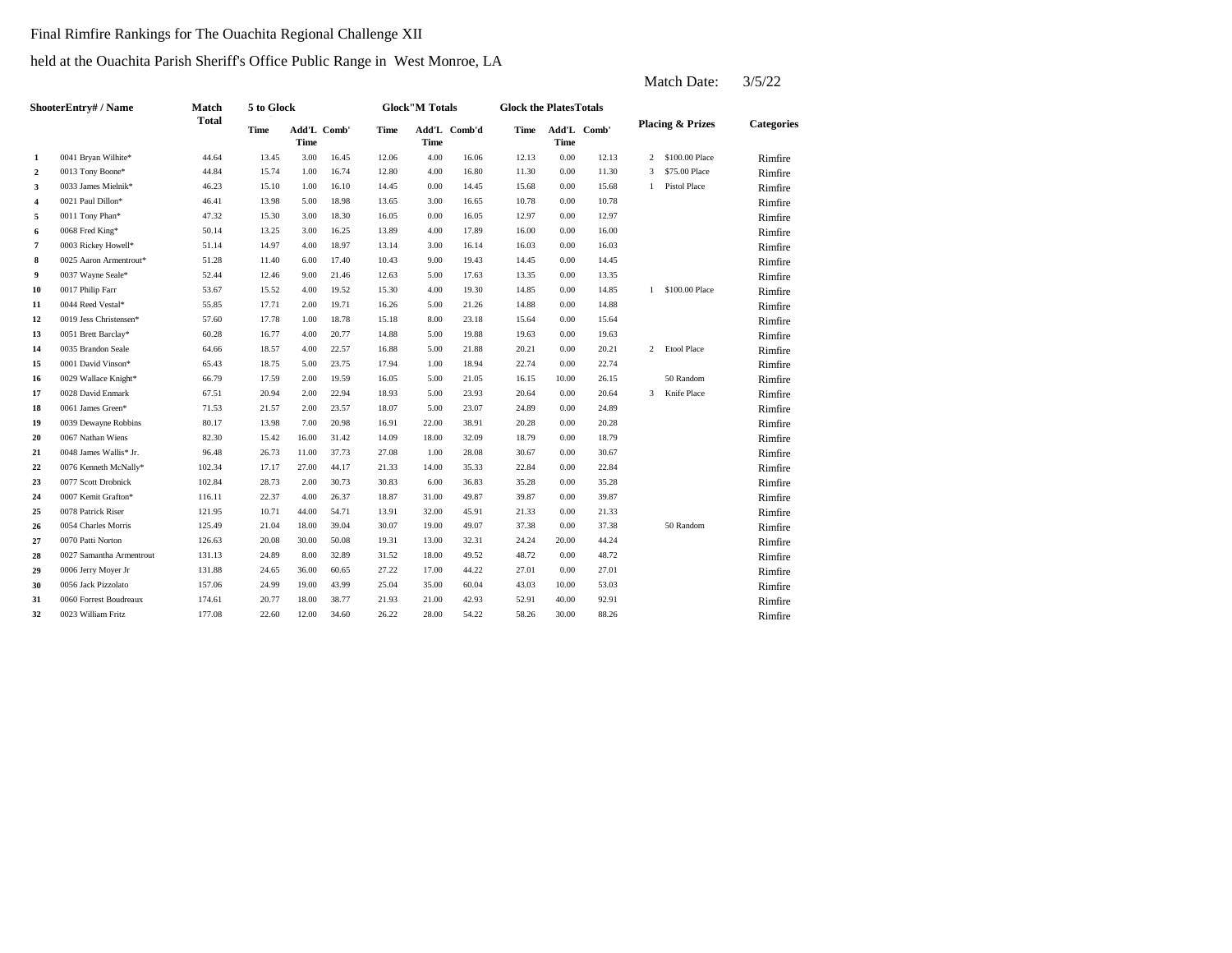### Final GLOCK Girls Rankings for The Ouachita Regional Challenge XII

held at the Ouachita Parish Sheriff's Office Public Range in West Monroe, LA

|              | ShooterEntry# / Name    | Match  | 5 to Glock |                     |       |       | <b>Glock</b> "M Totals |              | <b>Glock the Plates Totals</b> |               |       |                             |
|--------------|-------------------------|--------|------------|---------------------|-------|-------|------------------------|--------------|--------------------------------|---------------|-------|-----------------------------|
|              |                         | Total  | Time       | Add'L Comb'<br>Time |       | Time  | Time                   | Add'L Comb'd | Time                           | Add'L<br>Time | Comb' | <b>Placing &amp; Prizes</b> |
|              | 0058 Barbara Thibodaux* | 69.58  | 22.55      | 2.00                | 24.55 | 21.46 | 3.00                   | 24.46        | 20.57                          | 0.00          | 20.57 | 100 Place                   |
| $\mathbf{2}$ | 0016 Joni Dupree        | 118.27 | 19.97      | 7.00                | 26.97 | 28.47 | 6.00                   | 34.47        | 56.83                          | 0.00          | 56.83 | 100 Place                   |
| 3            | 0032 Mollyann Moore     | 129.08 | 22.54      | 16.00               | 38.54 | 16.09 | 37.00                  | 53.09        | 37.45                          | 0.00          | 37.45 | <b>Etool Place</b>          |
| 3            |                         | 129.08 | 22.54      | 16.00               | 38.54 | 16.09 | 37.00                  | 53.09        | 37.45                          | 0.00          | 37.45 | LM-\$100 Membershir         |
| 4            | 0066 Rachel Place       | 201.02 | 46.94      | 34.00               | 80.94 | 56.39 | 4.00                   | 60.39        | 59.69                          | 0.00          | 59.69 | Knife Place                 |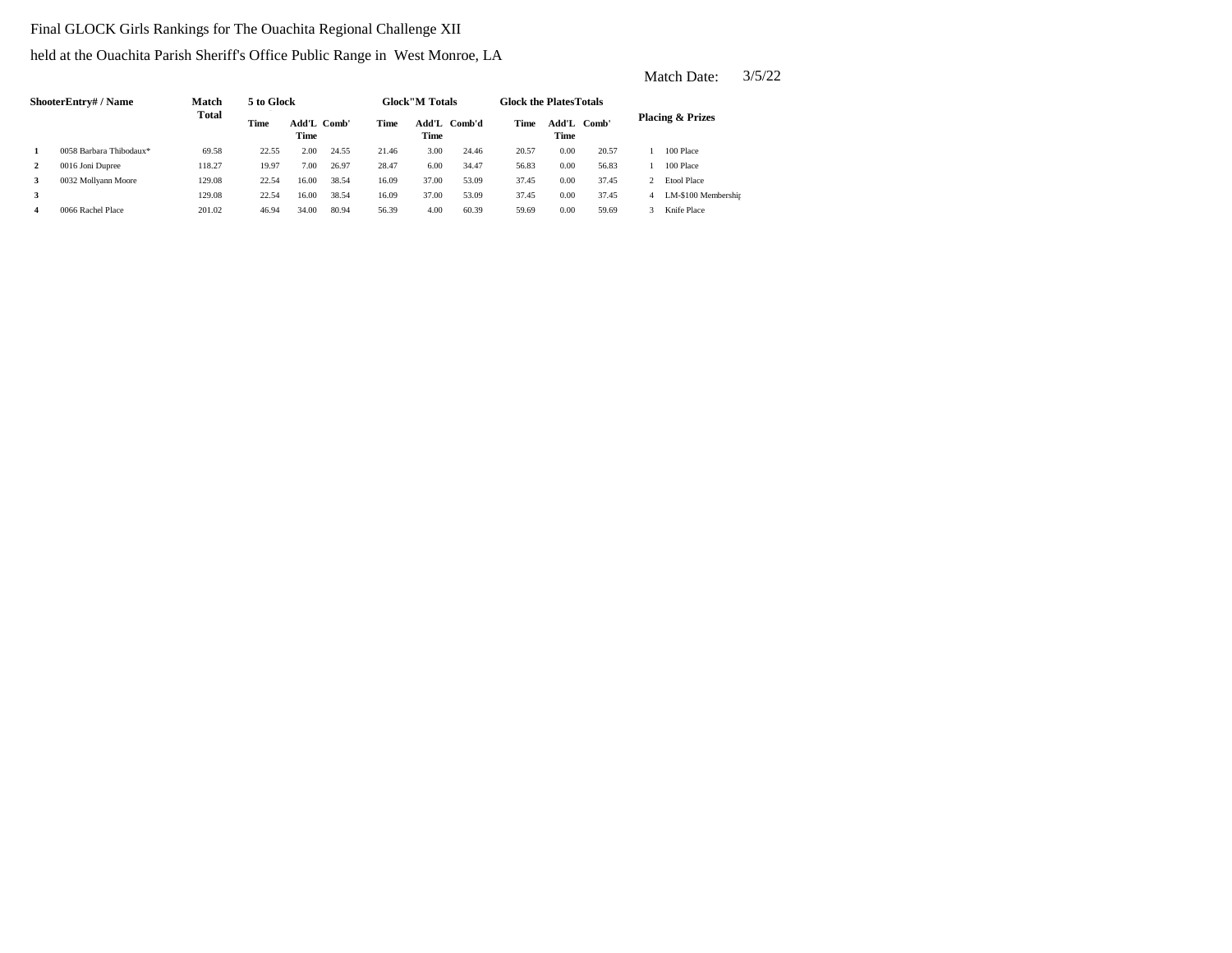### Final Pocket GLOCK Rankings for The Ouachita Regional Challenge XII

### held at the Ouachita Parish Sheriff's Office Public Range in West Monroe, LA

|                         | ShooterEntry# / Name   | <b>Match</b> | 5 to Glock |       |             |       | <b>Glock"M Totals</b> |              | <b>Glock the PlatesTotals</b> |                     |        |              |                             |
|-------------------------|------------------------|--------------|------------|-------|-------------|-------|-----------------------|--------------|-------------------------------|---------------------|--------|--------------|-----------------------------|
|                         |                        | <b>Total</b> | Time       | Time  | Add'L Comb' | Time  | Time                  | Add'L Comb'd | Time                          | Add'L Comb'<br>Time |        |              | <b>Placing &amp; Prizes</b> |
| 1                       | 0075 John McNally*     | 36.38        | 8.42       | 0.00  | 8.42        | 8.36  | 7.00                  | 15.36        | 12.60                         | 0.00                | 12.60  |              |                             |
| $\mathbf{2}$            | 0014 Tony Boone*       | 38.26        | 11.27      | 0.00  | 11.27       | 10.12 | 1.00                  | 11.12        | 15.87                         | 0.00                | 15.87  |              |                             |
| 3                       | 0042 Bryan Wilhite*    | 38.85        | 11.96      | 0.00  | 11.96       | 9.39  | 1.00                  | 10.39        | 16.50                         | 0.00                | 16.50  |              |                             |
| $\overline{\mathbf{4}}$ | 0004 Rickey Howell*    | 45.88        | 11.69      | 2.00  | 13.69       | 12.59 | 1.00                  | 13.59        | 18.60                         | 0.00                | 18.60  |              |                             |
| 5                       | 0052 Brett Barclay*    | 47.62        | 12.40      | 1.00  | 13.40       | 12.91 | 1.00                  | 13.91        | 20.31                         | 0.00                | 20.31  | $\mathbf{1}$ | <b>Pistol Place</b>         |
| 6                       | 0038 Wayne Seale*      | 49.04        | 9.19       | 4.00  | 13.19       | 9.22  | 3.00                  | 12.22        | 13.63                         | 10.00               | 23.63  |              |                             |
| 7                       | 0069 Fred King*        | 49.58        | 9.77       | 10.00 | 19.77       | 11.09 | 0.00                  | 11.09        | 18.72                         | 0.00                | 18.72  |              |                             |
| 8                       | 0057 Gary Thibodaux*   | 49.97        | 13.86      | 2.00  | 15.86       | 11.44 | 4.00                  | 15.44        | 18.67                         | 0.00                | 18.67  |              |                             |
| 9                       | 0030 Wallace Knight*   | 50.21        | 13.03      | 0.00  | 13.03       | 13.09 | 6.00                  | 19.09        | 18.09                         | 0.00                | 18.09  |              |                             |
| 10                      | 0063 Chris Place*      | 60.35        | 12.18      | 7.00  | 19.18       | 15.96 | 8.00                  | 23.96        | 17.21                         | 0.00                | 17.21  |              |                             |
| 11                      | 0072 Danny Coronado    | 61.45        | 10.40      | 3.00  | 13.40       | 12.40 | 2.00                  | 14.40        | 23.65                         | 10.00               | 33.65  | $\mathbf{1}$ | 100 Place                   |
| 11                      |                        | 61.45        | 10.40      | 3.00  | 13.40       | 12.40 | 2.00                  | 14.40        | 23.65                         | 10.00               | 33.65  |              | <b>Pistol Random</b>        |
| 12                      | 0040 Dewayne Robbins   | 66.56        | 9.97       | 11.00 | 20.97       | 11.58 | 6.00                  | 17.58        | 18.01                         | 10.00               | 28.01  | 2            | <b>Etool Place</b>          |
| 13                      | 0002 David Vinson*     | 77.63        | 14.69      | 2.00  | 16.69       | 16.60 | 1.00                  | 17.60        | 23.34                         | 20.00               | 43.34  |              |                             |
| 14                      | 0071 David Enmark      | 91.77        | 15.10      | 3.00  | 18.10       | 14.20 | 3.00                  | 17.20        | 26.47                         | 30.00               | 56.47  | 3            | Knife Place                 |
| 15                      | 0045 Reed Vestal*      | 100.55       | 12.25      | 3.00  | 15.25       | 11.74 | 4.00                  | 15.74        | 19.56                         | 50.00               | 69.56  |              |                             |
| 16                      | 0008 Kemit Grafton*    | 111.73       | 13.33      | 16.00 | 29.33       | 16.76 | 28.00                 | 44.76        | 27.64                         | 10.00               | 37.64  |              |                             |
| 17                      | 0049 James Wallis* Jr. | 111.91       | 18.87      | 3.00  | 21.87       | 21.17 | 3.00                  | 24.17        | 35.87                         | 30.00               | 65.87  |              |                             |
| 18                      | 0036 Brandon Seale     | 119.32       | 13.77      | 3.00  | 16.77       | 18.51 | 4.00                  | 22.51        | 30.04                         | 50.00               | 80.04  |              |                             |
| 19                      | 0024 William Fritz     | 148.16       | 19.03      | 4.00  | 23.03       | 19.66 | 13.00                 | 32.66        | 32.47                         | 60.00               | 92.47  |              |                             |
| 20                      | 0065 Rachel Place      | 215.63       | 35.06      | 17.00 | 52.06       | 36.70 | 10.00                 | 46.70        | 66.87                         | 50.00               | 116.87 |              |                             |
| 21                      | 0074 Kristin Arant     | 552.12       | 26.22      | 76.00 | 102.22      | 54.43 | 103.00                | 157.43       | 82.47                         | 210.00              | 292.47 |              |                             |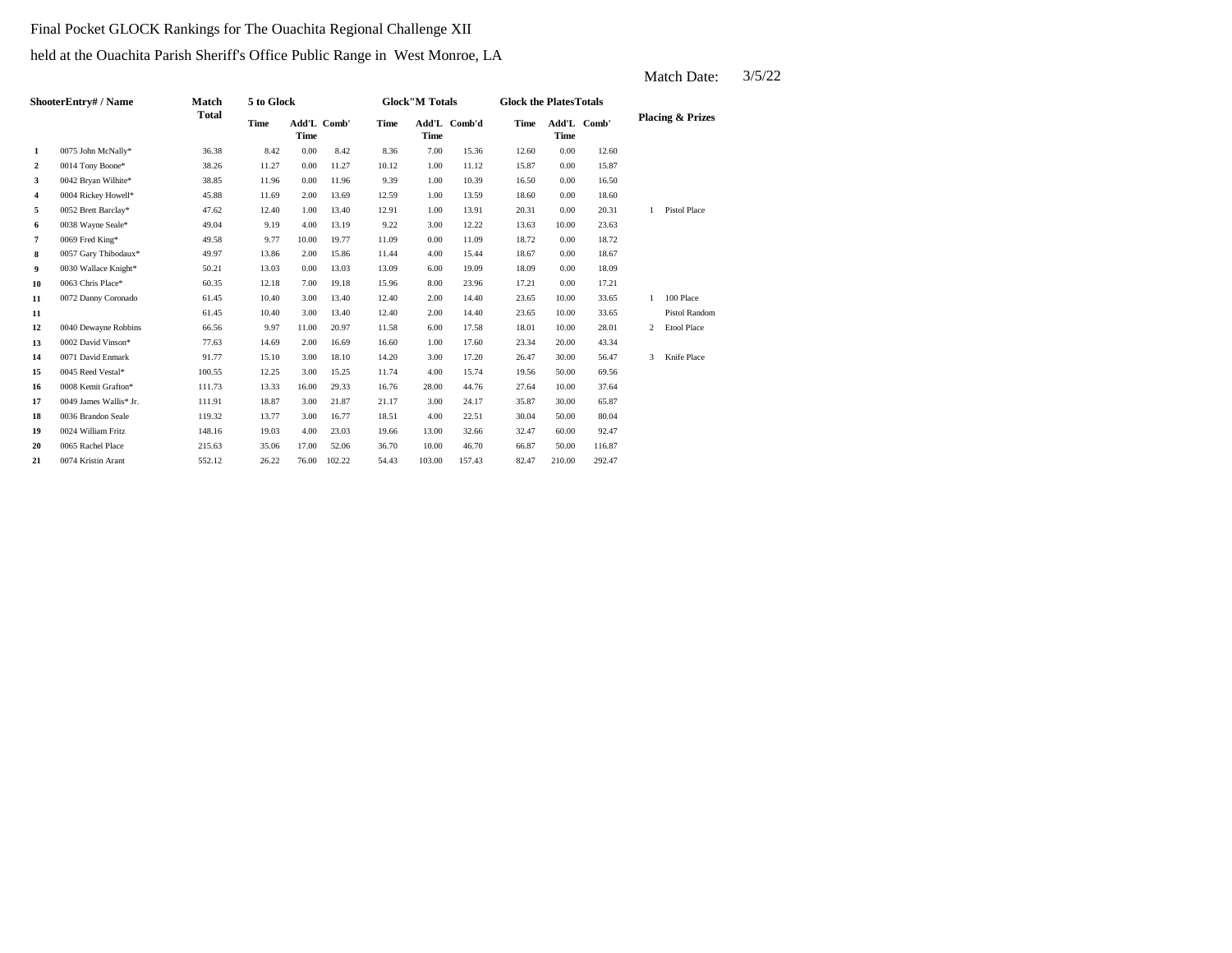#### Final MOS Rankings for The Ouachita Regional Challenge XII

### held at the Ouachita Parish Sheriff's Office Public Range in West Monroe, LA

|                  | ShooterEntry# / Name    | Match  | 5 to Glock |                     |       |       | <b>Glock"M Totals</b> |              | <b>Glock the PlatesTotals</b> |                     |       |                |                             |
|------------------|-------------------------|--------|------------|---------------------|-------|-------|-----------------------|--------------|-------------------------------|---------------------|-------|----------------|-----------------------------|
|                  |                         | Total  | Time       | Add'L Comb'<br>Time |       | Time  | Time                  | Add'L Comb'd | Time                          | Add'L Comb'<br>Time |       |                | <b>Placing &amp; Prizes</b> |
| 1                | 0015 Tony Boone*        | 38.78  | 15.12      | 0.00                | 15.12 | 13.15 | 0.00                  | 13.15        | 10.51                         | 0.00                | 10.51 | $\overline{2}$ | 100 Place                   |
| $\boldsymbol{2}$ | 0043 Bryan Wilhite*     | 41.60  | 16.44      | 0.00                | 16.44 | 14.57 | 0.00                  | 14.57        | 10.59                         | 0.00                | 10.59 |                |                             |
| 3                | 0012 Tony Phan*         | 44.36  | 15.47      | 0.00                | 15.47 | 13.47 | 3.00                  | 16.47        | 12.42                         | 0.00                | 12.42 |                |                             |
| 4                | 0005 Rickey Howell*     | 45.34  | 15.94      | 1.00                | 16.94 | 14.46 | 2.00                  | 16.46        | 11.94                         | 0.00                | 11.94 |                | 50 Random                   |
| 5                | 0018 Philip Farr        | 46.89  | 16.12      | 0.00                | 16.12 | 13.40 | 4.00                  | 17.40        | 13.37                         | 0.00                | 13.37 |                | 100 Place                   |
| 6                | 0046 Reed Vestal*       | 49.08  | 17.59      | 1.00                | 18.59 | 14.47 | 3.00                  | 17.47        | 13.02                         | 0.00                | 13.02 |                | Pistol Place                |
| 7                | 0034 James Mielnik*     | 49.83  | 16.24      | 0.00                | 16.24 | 16.96 | 4.00                  | 20.96        | 12.63                         | 0.00                | 12.63 |                |                             |
| 8                | 0064 Chris Place*       | 50.04  | 13.19      | 3.00                | 16.19 | 12.90 | 8.00                  | 20.90        | 12.95                         | 0.00                | 12.95 |                |                             |
| 9                | 0022 Paul Dillon*       | 50.37  | 13.55      | 3.00                | 16.55 | 13.54 | 4.00                  | 17.54        | 16.28                         | 0.00                | 16.28 |                |                             |
| 10               | 0026 Aaron Armentrout*  | 54.45  | 13.23      | 7.00                | 20.23 | 12.37 | 8.00                  | 20.37        | 13.85                         | 0.00                | 13.85 |                |                             |
| 11               | 0073 MacGregor Townsend | 56.10  | 16.88      | 3.00                | 19.88 | 17.96 | 2.00                  | 19.96        | 16.26                         | 0.00                | 16.26 | $\overline{2}$ | <b>Etool Place</b>          |
| 12               | 0020 Jess Christensen*  | 57.92  | 16.73      | 2.00                | 18.73 | 15.49 | 5.00                  | 20.49        | 18.70                         | 0.00                | 18.70 |                |                             |
| 13               | 0053 Brett Barclay*     | 58.05  | 18.81      | 6.00                | 24.81 | 16.48 | 0.00                  | 16.48        | 16.76                         | 0.00                | 16.76 |                |                             |
| 14               | 0031 Wallace Knight*    | 58.20  | 19.99      | 3.00                | 22.99 | 16.33 | 3.00                  | 19.33        | 15.88                         | 0.00                | 15.88 |                |                             |
| 15               | 0009 Kemit Grafton*     | 59.45  | 19.49      | 5.00                | 24.49 | 17.64 | 2.00                  | 19.64        | 15.32                         | 0.00                | 15.32 |                |                             |
| 16               | 0062 James Green*       | 62.95  | 24.61      | 1.00                | 25.61 | 16.83 | 5.00                  | 21.83        | 15.51                         | 0.00                | 15.51 |                |                             |
| 17               | 0059 Barbara Thibodaux* | 64.94  | 19.54      | 5.00                | 24.54 | 18.64 | 5.00                  | 23.64        | 16.76                         | 0.00                | 16.76 |                |                             |
| 18               | 0055 Charles Morris     | 73.23  | 20.74      | 7.00                | 27.74 | 22.17 | 5.00                  | 27.17        | 18.32                         | 0.00                | 18.32 | 3              | Knife Place                 |
| 19               | 0050 James Wallis* Jr.  | 88.46  | 28.19      | 3.00                | 31.19 | 26.45 | 1.00                  | 27.45        | 29.82                         | 0.00                | 29.82 |                | 50 Random                   |
| 20               | 0047 Bradford Biesel    | 90.79  | 24.97      | 6.00                | 30.97 | 25.69 | 6.00                  | 31.69        | 28.13                         | 0.00                | 28.13 |                |                             |
| 21               | 0010 Jeremy Bullock     | 138.56 | 23.89      | 25.00               | 48.89 | 25.13 | 24.00                 | 49.13        | 40.54                         | 0.00                | 40.54 |                |                             |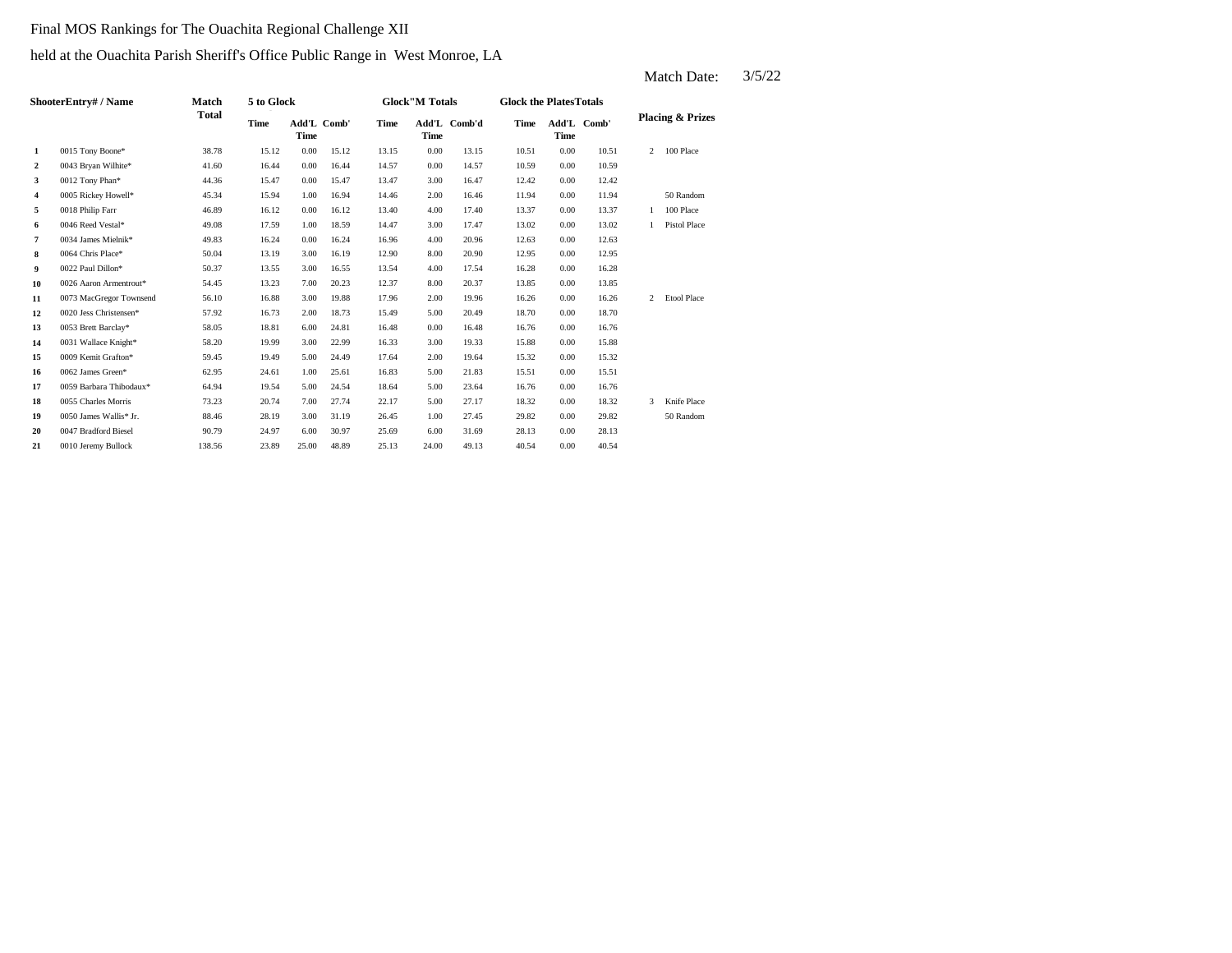#### **Final Team Rankings for The Ouachita Regional Challenge XII**

#### **held at the Ouachita Parish Sheriff's Office Public Range in West Monroe, LA**

| Pocket GLOCK               |        |                                 |                                            |
|----------------------------|--------|---------------------------------|--------------------------------------------|
| <b>Standing</b>            | Score  | <b>Team Name</b>                | <b>Team Members</b>                        |
|                            | 337.43 | Mongooses Definitely Eat Cobras | Chris Place*, Danny Coronado, Rachel Place |
| Rimfire<br><b>Standing</b> | Score  | <b>Team Name</b>                | <b>Team Members</b>                        |
|                            | 279.61 | <b>GLOCK Pro Staff</b>          | Fred King*, Scott Drobnick, Patti Norton   |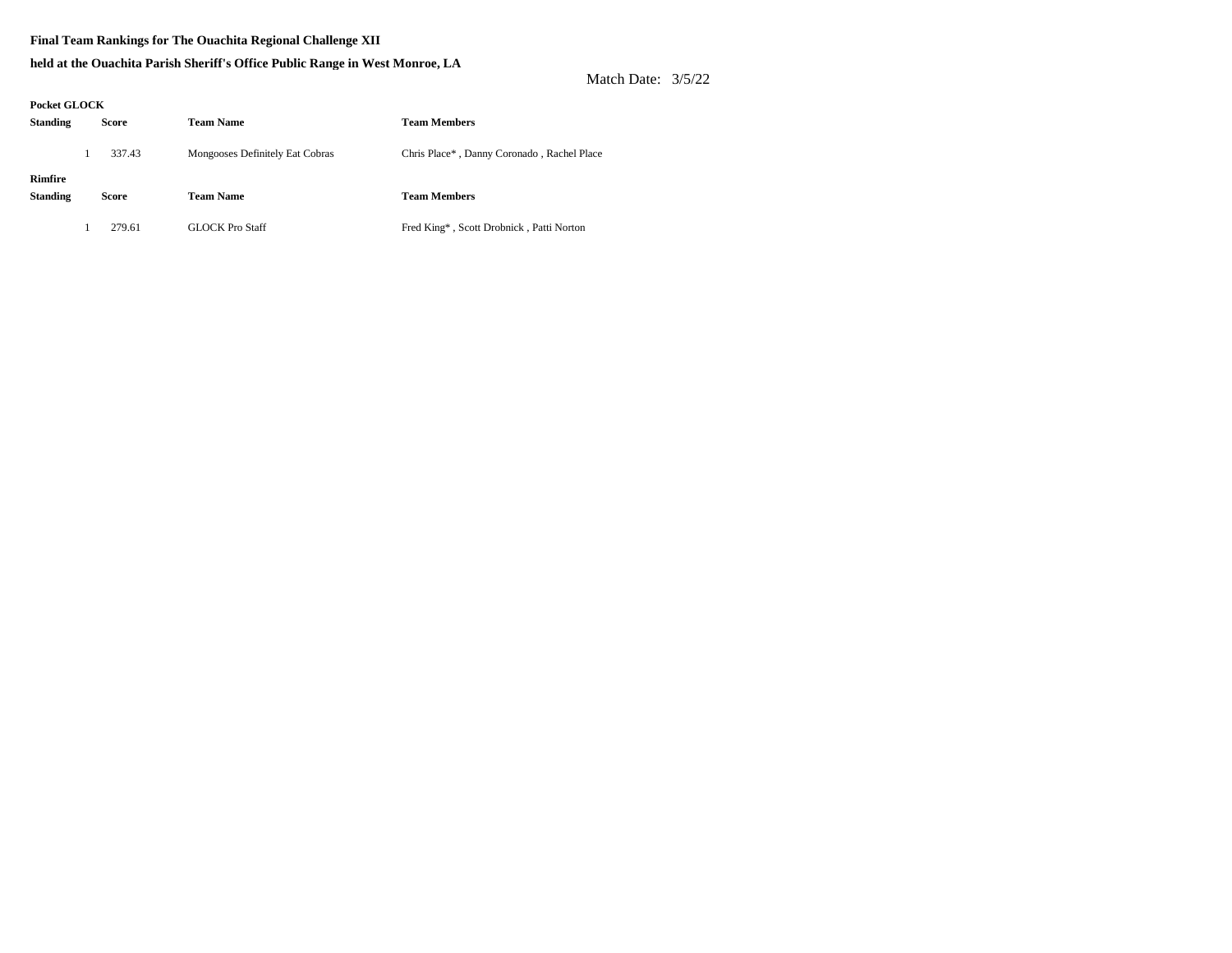**The following scores have not been included in the above results due to administrative issues or scoring errors Please call the GSSF office (770) 437-4718 as soon as possible for further clarification. Thank you.**

**Shooters who did not finish the match...**

**0**

**Page 6 of 6 3/16/2022 11:32:02 AM West Monroe, LA**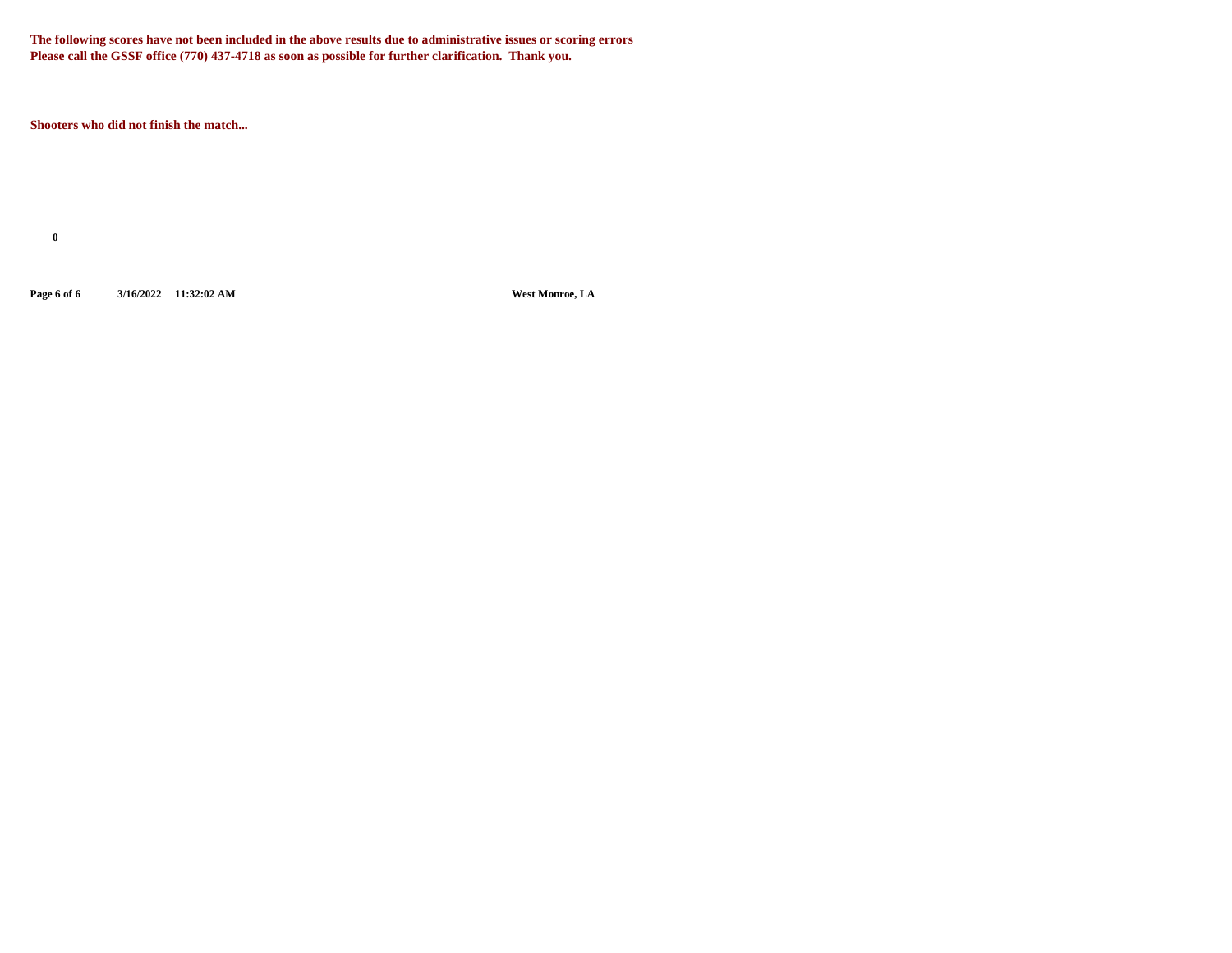# Final Civilian Rankings for the The Ouachita Regional Challenge XII held at the Ouachita Parish Sheriff's Office Public Range in West Monroe, LA

|                | <b>ShooterEntry#/Name</b> | Match        | 5 to Glock  |                            |        |             | <b>Glock</b> "M Totals |        | <b>Glock the Plates Totals</b> |        |             |              |                             |                     |
|----------------|---------------------------|--------------|-------------|----------------------------|--------|-------------|------------------------|--------|--------------------------------|--------|-------------|--------------|-----------------------------|---------------------|
|                |                           | <b>Total</b> | <b>Time</b> | Add'L Comb'<br><b>Time</b> |        | <b>Time</b> | Add'L<br><b>Time</b>   | Comb'd | <b>Time</b>                    | Time   | Add'L Comb' |              | <b>Placing &amp; Prizes</b> | <b>Categories</b>   |
| 1              | 0010 David Vinson         | 69.72        | 22.61       | 6.00                       | 28.61  | 20.72       | 3.00                   | 23.72  | 17.39                          | 0.00   | 17.39       |              | Pistol Place                |                     |
| $\overline{2}$ | 0067 David Enmark         | 72.18        | 21.53       | 3.00                       | 24.53  | 18.81       | 7.00                   | 25.81  | 21.84                          | 0.00   | 21.84       | 2            | 100 Place                   |                     |
| 3              | 0079 Trenton Steen        | 88.03        | 20.75       | 14.00                      | 34.75  | 28.86       | 4.00                   | 32.86  | 20.42                          | 0.00   | 20.42       | $\mathbf{3}$ | 75 Place                    |                     |
| 4              | 0021 Jerry Moyer Jr       | 93.64        | 26.67       | 8.00                       | 34.67  | 26.42       | 5.00                   | 31.42  | 27.55                          | 0.00   | 27.55       |              | 75 Senior                   | Senior              |
| 5              | 0082 Brandon Seale        | 95.63        | 20.57       | 10.00                      | 30.57  | 23.63       | 19.00                  | 42.63  | 22.43                          | 0.00   | 22.43       |              |                             |                     |
| 6              | 0114 Charles Morris       | 96.91        | 20.95       | 1.00                       | 21.95  | 25.47       | 16.00                  | 41.47  | 33.49                          | 0.00   | 33.49       |              | 75 Super Senior             | Super Senior        |
| 7              | 0130 Forrest Boudreaux    | 101.46       | 20.09       | 16.00                      | 36.09  | 21.62       | 10.00                  | 31.62  | 33.75                          | 0.00   | 33.75       |              |                             | Super Senior        |
| 8              | 0143 John McGuire         | 102.08       | 29.44       | 11.00                      | 40.44  | 27.62       | 5.00                   | 32.62  | 29.02                          | 0.00   | 29.02       |              |                             | Super Senior        |
| 9              | 0089 Dewayne Robbins      | 110.92       | 13.86       | 29.00                      | 42.86  | 15.75       | 19.00                  | 34.75  | 23.31                          | 10.00  | 33.31       |              |                             |                     |
| 10             | 0008 Robert Kemp          | 111.86       | 33.15       | 6.00                       | 39.15  | 32.59       | 1.00                   | 33.59  | 39.12                          | 0.00   | 39.12       |              |                             | Super Senior        |
| 11             | 0152 Steven King          | 120.32       | 25.85       | 7.00                       | 32.85  | 25.32       | 10.00                  | 35.32  | 42.15                          | 10.00  | 52.15       |              |                             | Super Senior        |
| 12             | 0052 William Fritz        | 123.79       | 27.01       | 6.00                       | 33.01  | 25.53       | 24.00                  | 49.53  | 41.25                          | 0.00   | 41.25       |              |                             |                     |
| 13             | 0076 Mollyann Moore       | 126.43       | 24.55       | 15.00                      | 39.55  | 18.38       | 31.00                  | 49.38  | 37.50                          | 0.00   | 37.50       |              | 75 Adult Female             | <b>Adult Female</b> |
| 14             | 0124 Jack Pizzolato       | 134.03       | 24.73       | 15.00                      | 39.73  | 26.63       | 8.00                   | 34.63  | 49.67                          | 10.00  | 59.67       |              |                             | Super Senior        |
| 15             | 0142 Patti Norton         | 155.41       | 22.09       | 23.00                      | 45.09  | 21.67       | 20.00                  | 41.67  | 38.65                          | 30.00  | 68.65       |              |                             | <b>Adult Female</b> |
| -16            | 0005 Ronald Lindsey       | 159.10       | 30.30       | 17.00                      | 47.30  | 39.74       | 20.00                  | 59.74  | 52.06                          | 0.00   | 52.06       |              | 50 Random                   |                     |
| 17             | 0054 Samantha Armentrout  | 175.72       | 34.91       | 6.00                       | 40.91  | 37.08       | 15.00                  | 52.08  | 72.73                          | 10.00  | 82.73       |              |                             | <b>Adult Female</b> |
| 18             | 0132 Jeffery Powell       | 228.01       | 37.28       | 44.00                      | 81.28  | 34.75       | 24.00                  | 58.75  | 57.98                          | 30.00  | 87.98       |              |                             |                     |
| 19             | 0122 James Bodron         | 229.29       | 42.73       | 16.00                      | 58.73  | 48.71       | 48.00                  | 96.71  | 63.85                          | 10.00  | 73.85       |              |                             | Senior              |
| 20             | 0116 Heath Hensgens       | 294.98       | 36.86       | 25.00                      | 61.86  | 25.85       | 46.00                  | 71.85  | 81.27                          | 80.00  | 161.27      |              |                             |                     |
| 21             | 0151 Jeanne Carnline      | 582.09       | 41.10       | 110.00                     | 151.10 | 52.85       | 110.00                 | 162.85 | 88.14                          | 180.00 | 268.14      |              |                             | <b>Adult Female</b> |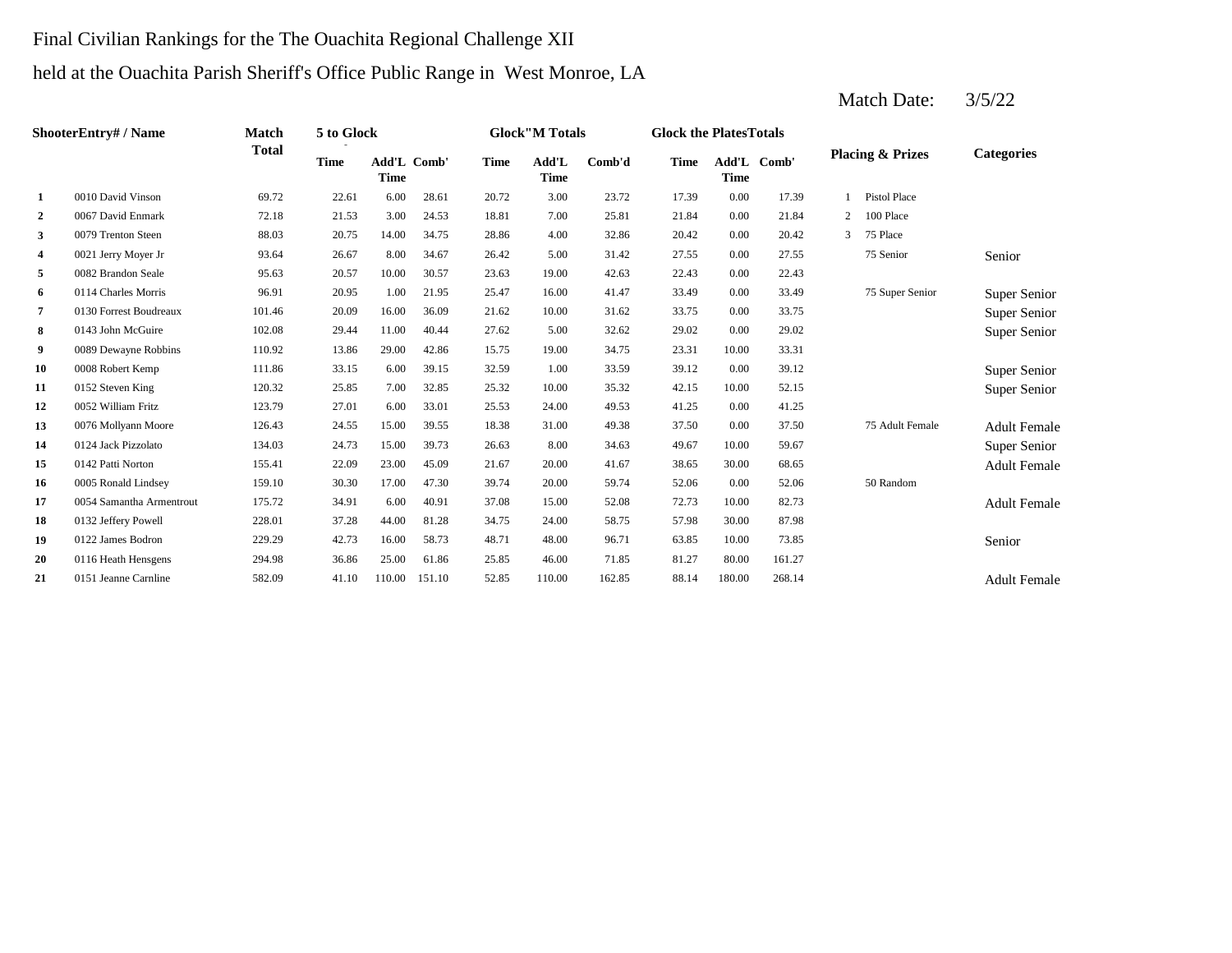### Final Competition Rankings for the The Ouachita Regional Challenge XII

## held at the Ouachita Parish Sheriff's Office Public Range in West Monroe, LA

**2**  $0.044$  Tony Boone\*  $46.83$  14.66 2.00 16.66 13.94 3.00 16.94 13.23 **3** 0093 Bryan Wilhite\* 48.48 15.50 3.00 18.50 13.74 3.00 16.74 13.24 0.00 **4** 9.00 13.96 0055 Aaron Armentrout\* 49.88 12.11 4.00 16.11 10.81 19.81 0.00 13.96 **5** 2.00 **15.52** 16.40 **6** 2.00 15.94 0157 Daniel Miller 52.23 16.59 2.00 18.59 **7** 0038 Tony Phan\* **53.28** 16.19 2.00 18.19 16.61 4.00 20.61 14.48 **8** 0060 Paul Dillon\* 54.15 15.13 5.00 20.13 14.52 5.00 19.52 14.50 **9** 6.00 17.72 0017 Rickey Howell\* 55.32 16.73 0.00 16.73 14.87 20.87 0.00 **10** 0112 Brett Barclay\* 58.61 20.66 4.00 24.66 17.16 0.00 17.16 16.79 0.00 16.79 **11** 0099 Reed Vestal\* **62.82** 17.18 7.00 24.18 16.08 5.00 21.08 17.56 **12** 0083 Brandon Seale 64.57 19.67 3.00 22.67 20.11 1.00 21.11 20.79 **13** 8.00 22.68 0077 James Mielnik\* 64.76 16.74 3.00 19.74 14.34 **14** 20.00 12.54 0154 John McNally\* 67.95 12.72 0.00 12.72 22.69 42.69 **15** 0069 David Enmark **15.000 27.03** 19.35 **19.35** 20.67 0.00 **16** 8.00 22.46 0129 Barbara Thibodaux\* 75.21 22.51 2.00 24.51 20.24 28.24 0.00 **17** 0140 Nathan Wiens **19.27 19.27 19.27 19.27 19.27 19.27 19.27 19.27 19.27 19.27 19.27 19.27 19.27 18** 0026 Kemit Grafton\* 84.11 19.96 2.00 21.96 20.23 13.00 33.23 28.92 **19** 0022 Jerry Moyer Jr 97.15 24.71 11.00 35.71 27.12 6.00 33.12 28.32 **20** 0147 Tommy Masters **20.83** 34.09 2.00 36.09 31.04 5.00 36.04 26.70 0.00 21 0144 John McGuire 103.72 26.81 6.00 32.81 24.73 15.00 39.73 31.18 **22** 0080 Trenton Steen 117.05 17.95 34.00 51.95 20.13 23.00 43.13 21.97 **23** 0090 Dewayne Robbins 122.17 14.73 23.00 37.73 18.50 25.00 43.50 20.94 **24** 0031 Bradford Biesel 183.69 26.08 8.00 34.08 21.31 10.00 31.31 48.30 70.00 25 0133 Jeffery Powell 241.60 37.43 39.00 76.43 42.75 52.00 94.75 50.42 20.00 70.42 50 Random 118.30 0133 Jeffery Powell 241.60 37.43 39.00 76.43 42.75 52.00 94.75 50.42 20.00 70.42 20.00 40.94 43.13 0.00 21.97 26.70 0144 John McGuire 103.72 26.81 6.00 32.81 24.73 15.00 39.73 31.18 0.00 31.18 0.00 28.32 33.23 0.00 28.92 22.46 20.67 50 Random 0.00 12.54 22.34 0.00 22.68 0.00 20.79 3 Knife Place 21.08 0.00 17.56 17.72 0.00 14.50 20.61 0.00 14.48 15.70 2.00 17.70 15.94 0.00 15.94 2 Etool Place 15.52 16.40 0.00 16.40 1 100 Place 0002 Philip Farr 50.53 17.61 1.00 18.61 13.52 13.24 0.00 13.23 14.78 1 Pistol Place 20.59 11.05 0.00 11.05 14.78 0.00 **Add'L Time**  $Comb'd$  **Time Time** Add'L Comb' **1** 0086 Wayne Seale\* 46.42 14.59 6.00 **ShooterEntry# / Name Match Total 5 to Glock Time Glock"M Totals Glock the PlatesTotals Placing & Prizes Time Add'L Time** Add'L Comb' **Time**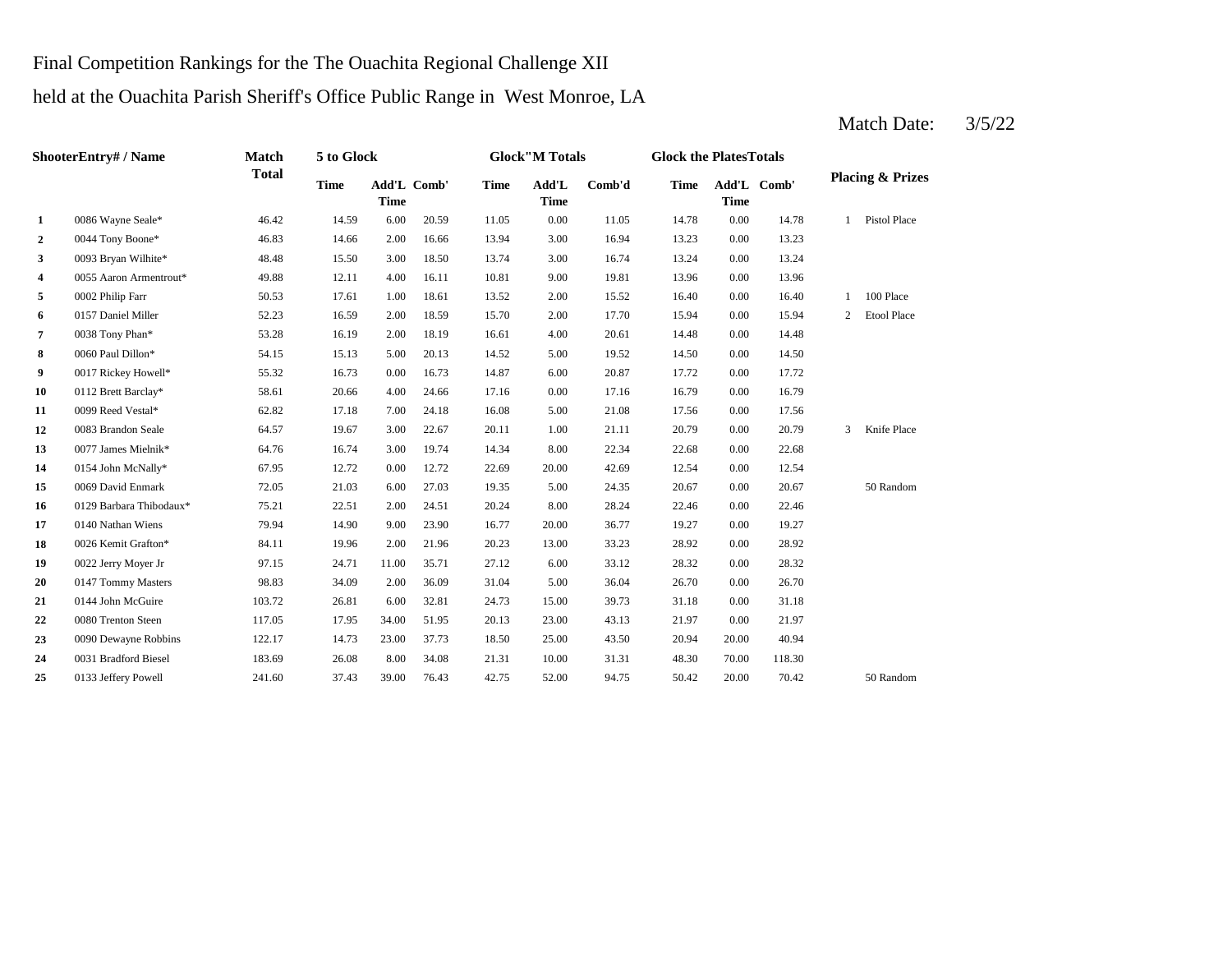## Final Guardian Rankings for the The Ouachita Regional Challenge XII held at the Ouachita Parish Sheriff's Office Public Range in West Monroe, LA

|    | <b>ShooterEntry#/Name</b> | Match  | 5 to Glock  |                     |       |             | <b>Glock</b> "M Totals |        | <b>Glock the Plates Totals</b> |                     |        |              |                             |                         |
|----|---------------------------|--------|-------------|---------------------|-------|-------------|------------------------|--------|--------------------------------|---------------------|--------|--------------|-----------------------------|-------------------------|
|    |                           | Total  | <b>Time</b> | Add'L Comb'<br>Time |       | <b>Time</b> | Add'L<br><b>Time</b>   | Comb'd | <b>Time</b>                    | Add'L Comb'<br>Time |        |              | <b>Placing &amp; Prizes</b> | <b>Categories</b>       |
| 1  | 0156 Daniel Miller        | 57.13  | 13.76       | 3.00                | 16.76 | 14.31       | 7.00                   | 21.31  | 19.06                          | 0.00                | 19.06  |              | <b>Pistol Place</b>         | Challenged              |
| 1  |                           | 57.13  | 13.76       | 3.00                | 16.76 | 14.31       | 7.00                   | 21.31  | 19.06                          | 0.00                | 19.06  |              | 75 Challenged               | Challenged              |
| 2  | 0145 Danny Coronado       | 60.80  | 15.14       | 5.00                | 20.14 | 15.04       | 7.00                   | 22.04  | 18.62                          | 0.00                | 18.62  | $\mathbf{2}$ | 75 Place                    |                         |
| 3  | 0001 Philip Farr          | 60.88  | 16.51       | 6.00                | 22.51 | 13.91       | 6.00                   | 19.91  | 18.46                          | 0.00                | 18.46  | 3            | <b>Etool Place</b>          |                         |
| 4  | 0134 Wes White            | 67.29  | 21.02       | 4.00                | 25.02 | 17.55       | 6.00                   | 23.55  | 18.72                          | 0.00                | 18.72  |              |                             |                         |
| 5  | 0149 MacGregor Townsend   | 78.89  | 16.95       | 8.00                | 24.95 | 19.66       | 10.00                  | 29.66  | 24.28                          | 0.00                | 24.28  |              |                             |                         |
| 6  | 0159 Thomas Walker        | 92.62  | 21.37       | 15.00               | 36.37 | 16.22       | 12.00                  | 28.22  | 28.03                          | 0.00                | 28.03  |              |                             |                         |
| 7  | 0074 Antoine Stewart      | 94.42  | 33.85       | 1.00                | 34.85 | 33.88       | 3.00                   | 36.88  | 22.69                          | 0.00                | 22.69  |              |                             |                         |
| 8  | 0117 Tommy Masters        | 103.39 | 32.61       | 5.00                | 37.61 | 37.02       | 0.00                   | 37.02  | 28.76                          | 0.00                | 28.76  |              | 75 Super Senior             | Super Senior            |
| 9  | 0139 Nathan Wiens         | 108.57 | 15.83       | 20.00               | 35.83 | 19.35       | 29.00                  | 48.35  | 24.39                          | 0.00                | 24.39  |              |                             |                         |
| 10 | 0141 Zac Crymes           | 111.09 | 31.19       | 7.00                | 38.19 | 29.20       | 5.00                   | 34.20  | 38.70                          | 0.00                | 38.70  |              |                             |                         |
| 11 | 0135 Gary Vines           | 112.46 | 14.47       | 18.00               | 32.47 | 20.14       | 10.00                  | 30.14  | 29.85                          | 20.00               | 49.85  |              |                             |                         |
| 12 | 0064 Jason Camp           | 122.00 | 25.37       | 13.00               | 38.37 | 26.54       | 17.00                  | 43.54  | 30.09                          | 10.00               | 40.09  |              |                             |                         |
| 13 | 0160 Patrick Riser        | 128.36 | 12.37       | 61.00               | 73.37 | 12.02       | 20.00                  | 32.02  | 22.97                          | 0.00                | 22.97  |              |                             |                         |
| 14 | 0030 Bradford Biesel      | 141.49 | 22.56       | 8.00                | 30.56 | 27.89       | 10.00                  | 37.89  | 43.04                          | 30.00               | 73.04  |              | 75 Senior                   | Senior                  |
| 15 | 0047 Joni Dupree          | 150.72 | 20.08       | 15.00               | 35.08 | 26.50       | 15.00                  | 41.50  | 64.14                          | 10.00               | 74.14  |              | 75 Guardian Female          | Senior, Guardian Female |
| 16 | 0158 Scott Drobnick       | 179.66 | 32.87       | 31.00               | 63.87 | 35.72       | 21.00                  | 56.72  | 59.07                          | 0.00                | 59.07  |              |                             |                         |
| 17 | 0150 Tommy Carnline       | 231.55 | 31.90       | 20.00               | 51.90 | 43.16       | 34.00                  | 77.16  | 42.49                          | 60.00               | 102.49 |              | 2 year membership rea       | Senior, Challenged      |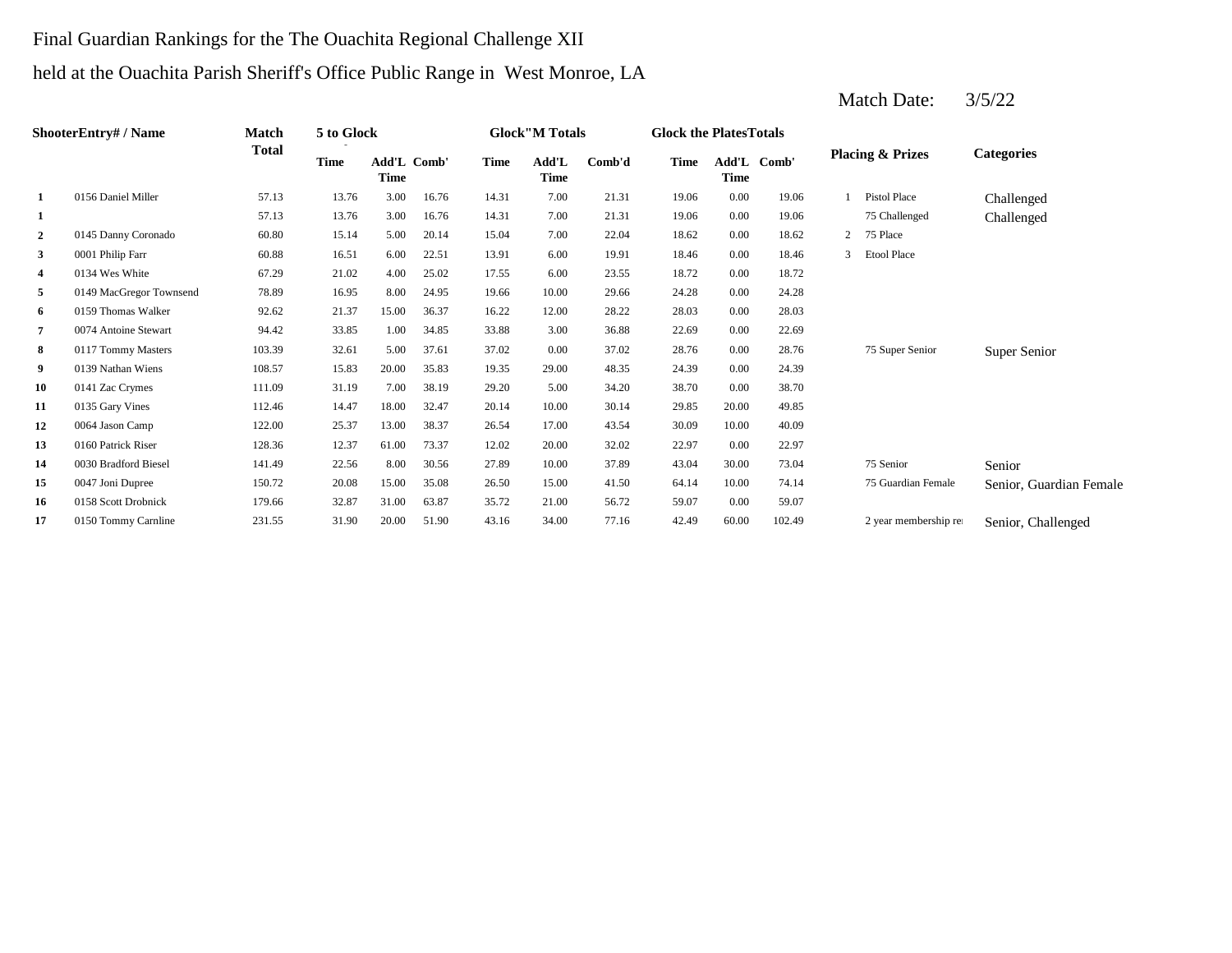# Final Heavy Metal Rankings for the The Ouachita Regional Challenge XII held at the Ouachita Parish Sheriff's Office Public Range in West Monroe, LA

|                | <b>ShooterEntry#/Name</b> | Match        | 5 to Glock  |             |             |             | <b>Glock"M Totals</b> |        | <b>Glock the PlatesTotals</b> |             |             |                |                             |
|----------------|---------------------------|--------------|-------------|-------------|-------------|-------------|-----------------------|--------|-------------------------------|-------------|-------------|----------------|-----------------------------|
|                |                           | <b>Total</b> | <b>Time</b> | <b>Time</b> | Add'L Comb' | <b>Time</b> | Add'L<br><b>Time</b>  | Comb'd | <b>Time</b>                   | <b>Time</b> | Add'L Comb' |                | <b>Placing &amp; Prizes</b> |
| 1              | 0096 Bryan Wilhite*       | 45.86        | 16.39       | 1.00        | 17.39       | 13.26       | 4.00                  | 17.26  | 11.21                         | 0.00        | 11.21       |                |                             |
| $\overline{2}$ | 0041 Tony Phan*           | 50.72        | 16.41       | 3.00        | 19.41       | 15.20       | 3.00                  | 18.20  | 13.11                         | 0.00        | 13.11       | $\mathbf{1}$   | <b>Pistol Place</b>         |
| $\mathbf{3}$   | 0138 Chris Place*         | 51.94        | 13.39       | 9.00        | 22.39       | 12.88       | 3.00                  | 15.88  | 13.67                         | 0.00        | 13.67       |                |                             |
| 4              | 0063 Paul Dillon*         | 54.22        | 14.19       | 0.00        | 14.19       | 15.38       | 7.00                  | 22.38  | 17.65                         | 0.00        | 17.65       |                |                             |
| 5              | 0020 Rickey Howell*       | 59.49        | 15.76       | 3.00        | 18.76       | 16.79       | 5.00                  | 21.79  | 18.94                         | 0.00        | 18.94       |                |                             |
| 6              | 0102 Reed Vestal*         | 60.85        | 18.78       | 4.00        | 22.78       | 19.09       | 3.00                  | 22.09  | 15.98                         | 0.00        | 15.98       |                |                             |
| $\overline{7}$ | 0004 Philip Farr          | 62.96        | 16.15       | 3.00        | 19.15       | 13.14       | 12.00                 | 25.14  | 18.67                         | 0.00        | 18.67       | $\mathbf{1}$   | 100 Place                   |
| 8              | 0051 Jess Christensen*    | 66.46        | 20.97       | 6.00        | 26.97       | 17.18       | 3.00                  | 20.18  | 19.31                         | 0.00        | 19.31       |                |                             |
| 9              | 0113 Brett Barclay*       | 70.11        | 21.20       | 9.00        | 30.20       | 18.98       | 1.00                  | 19.98  | 19.93                         | 0.00        | 19.93       |                |                             |
| 10             | 0105 James Green*         | 70.64        | 24.26       | 3.00        | 27.26       | 22.29       | 0.00                  | 22.29  | 21.09                         | 0.00        | 21.09       |                | Pistol Random               |
| 11             | 0078 James Mielnik*       | 72.41        | 19.26       | 11.00       | 30.26       | 16.73       | 7.00                  | 23.73  | 18.42                         | 0.00        | 18.42       |                |                             |
| 12             | 0084 Brandon Seale        | 75.32        | 22.30       | 5.00        | 27.30       | 19.68       | 3.00                  | 22.68  | 25.34                         | 0.00        | 25.34       | $\overline{2}$ | Etool Place                 |
| 13             | 0070 David Enmark         | 80.03        | 23.60       | 5.00        | 28.60       | 18.73       | 7.00                  | 25.73  | 25.70                         | 0.00        | 25.70       | 3              | Knife Place                 |
| 14             | 0127 Gary Thibodaux*      | 81.08        | 21.83       | 1.00        | 22.83       | 19.91       | 17.00                 | 36.91  | 21.34                         | 0.00        | 21.34       |                |                             |
| 15             | 0081 David Vinson*        | 83.44        | 25.64       | 8.00        | 33.64       | 21.96       | 6.00                  | 27.96  | 21.84                         | 0.00        | 21.84       |                |                             |
| 16             | 0029 Kemit Grafton*       | 85.62        | 24.10       | 7.00        | 31.10       | 21.23       | 8.00                  | 29.23  | 25.29                         | 0.00        | 25.29       |                |                             |
| 17             | 0109 James Wallis* Jr.    | 91.17        | 28.48       | 4.00        | 32.48       | 29.60       | 2.00                  | 31.60  | 27.09                         | 0.00        | 27.09       |                |                             |
| 18             | 0066 Jason Camp           | 104.24       | 24.56       | 9.00        | 33.56       | 26.91       | 17.00                 | 43.91  | 26.77                         | 0.00        | 26.77       |                |                             |
| 19             | 0148 Tommy Masters        | 137.59       | 46.83       | 7.00        | 53.83       | 37.65       | 7.00                  | 44.65  | 39.11                         | 0.00        | 39.11       |                |                             |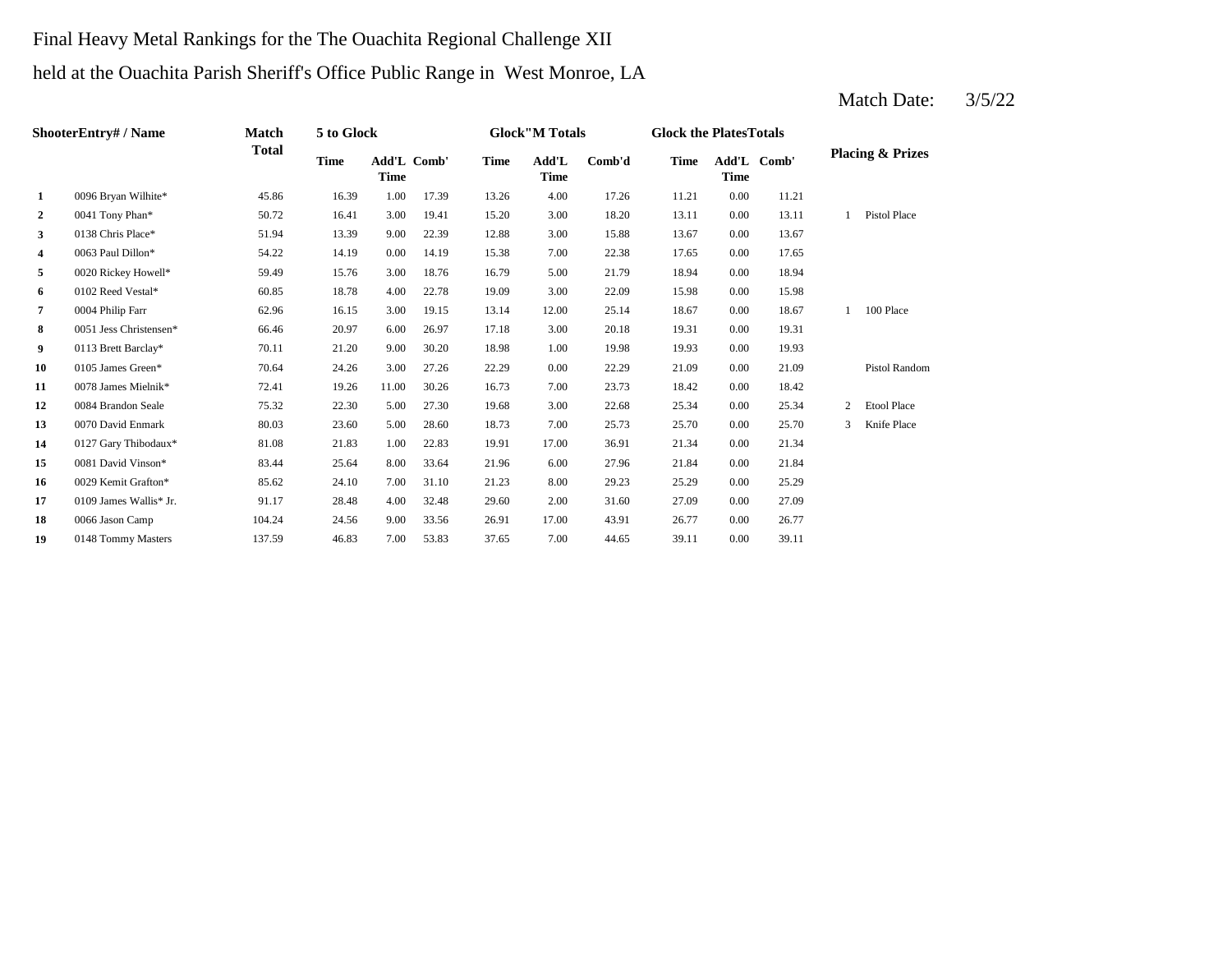# Final Major Sub Rankings for the The Ouachita Regional Challenge XII held at the Ouachita Parish Sheriff's Office Public Range in West Monroe, LA

|              | <b>ShooterEntry#/Name</b> | Match  | 5 to Glock |             |             |       | <b>Glock</b> "M Totals |        | <b>Glock the Plates Totals</b> |             |             |                             |
|--------------|---------------------------|--------|------------|-------------|-------------|-------|------------------------|--------|--------------------------------|-------------|-------------|-----------------------------|
|              |                           | Total  | Time       | <b>Time</b> | Add'L Comb' | Time  | Add'L<br>Time          | Comb'd | <b>Time</b>                    | <b>Time</b> | Add'L Comb' | <b>Placing &amp; Prizes</b> |
| 1            | 0043 Tony Boone*          | 35.10  | 11.00      | 0.00        | 11.00       | 10.25 | 0.00                   | 10.25  | 13.85                          | $0.00\,$    | 13.85       |                             |
| $\mathbf{2}$ | 0037 Tony Phan*           | 39.72  | 10.29      | 0.00        | 10.29       | 10.41 | 3.00                   | 13.41  | 16.02                          | $0.00\,$    | 16.02       |                             |
| 3            | 0016 Rickey Howell*       | 39.91  | 12.47      | 1.00        | 13.47       | 11.38 | 0.00                   | 11.38  | 15.06                          | $0.00\,$    | 15.06       |                             |
| 4            | 0059 Paul Dillon*         | 46.73  | 9.72       | $0.00\,$    | 9.72        | 10.12 | 0.00                   | 10.12  | 16.89                          | 10.00       | 26.89       | Pistol Place                |
| 5            | 0098 Reed Vestal*         | 53.53  | 11.54      | 1.00        | 12.54       | 11.71 | 0.00                   | 11.71  | 19.28                          | 10.00       | 29.28       |                             |
| 6            | 0125 Gary Thibodaux*      | 54.29  | 12.80      | 1.00        | 13.80       | 12.83 | 9.00                   | 21.83  | 18.66                          | $0.00\,$    | 18.66       |                             |
| 7            | 0111 Brett Barclay*       | 57.12  | 13.15      | 0.00        | 13.15       | 12.73 | 1.00                   | 13.73  | 20.24                          | 10.00       | 30.24       |                             |
| 8            | 0137 Chris Place*         | 64.05  | 9.42       | 0.00        | 9.42        | 10.31 | 2.00                   | 12.31  | 22.32                          | 20.00       | 42.32       |                             |
| 9            | 0107 James Wallis* Jr.    | 65.86  | 17.61      | 0.00        | 17.61       | 21.29 | 0.00                   | 21.29  | 26.96                          | $0.00\,$    | 26.96       |                             |
| 10           | 0092 Bryan Wilhite*       | 65.99  | 11.18      | 0.00        | 11.18       | 9.40  | 1.00                   | 10.40  | 14.41                          | 30.00       | 44.41       |                             |
| 11           | 0104 James Green*         | 66.63  | 15.33      | 4.00        | 19.33       | 14.00 | 3.00                   | 17.00  | 20.30                          | 10.00       | 30.30       |                             |
| 12           | 0012 David Vinson*        | 85.74  | 17.88      | 0.00        | 17.88       | 15.90 | 6.00                   | 21.90  | 25.96                          | 20.00       | 45.96       |                             |
| 13           | 0025 Kemit Grafton*       | 93.83  | 13.80      | 1.00        | 14.80       | 14.63 | 17.00                  | 31.63  | 27.40                          | 20.00       | 47.40       |                             |
| 14           | 0073 Wallace Knight*      | 113.85 | 13.05      | 3.00        | 16.05       | 13.51 | 1.00                   | 14.51  | 23.29                          | 60.00       | 83.29       |                             |
| 15           | 0007 Ronald Lindsey       | 136.81 | 18.51      | 8.00        | 26.51       | 22.41 | 1.00                   | 23.41  | 76.89                          | 10.00       | 86.89       | 100 Place                   |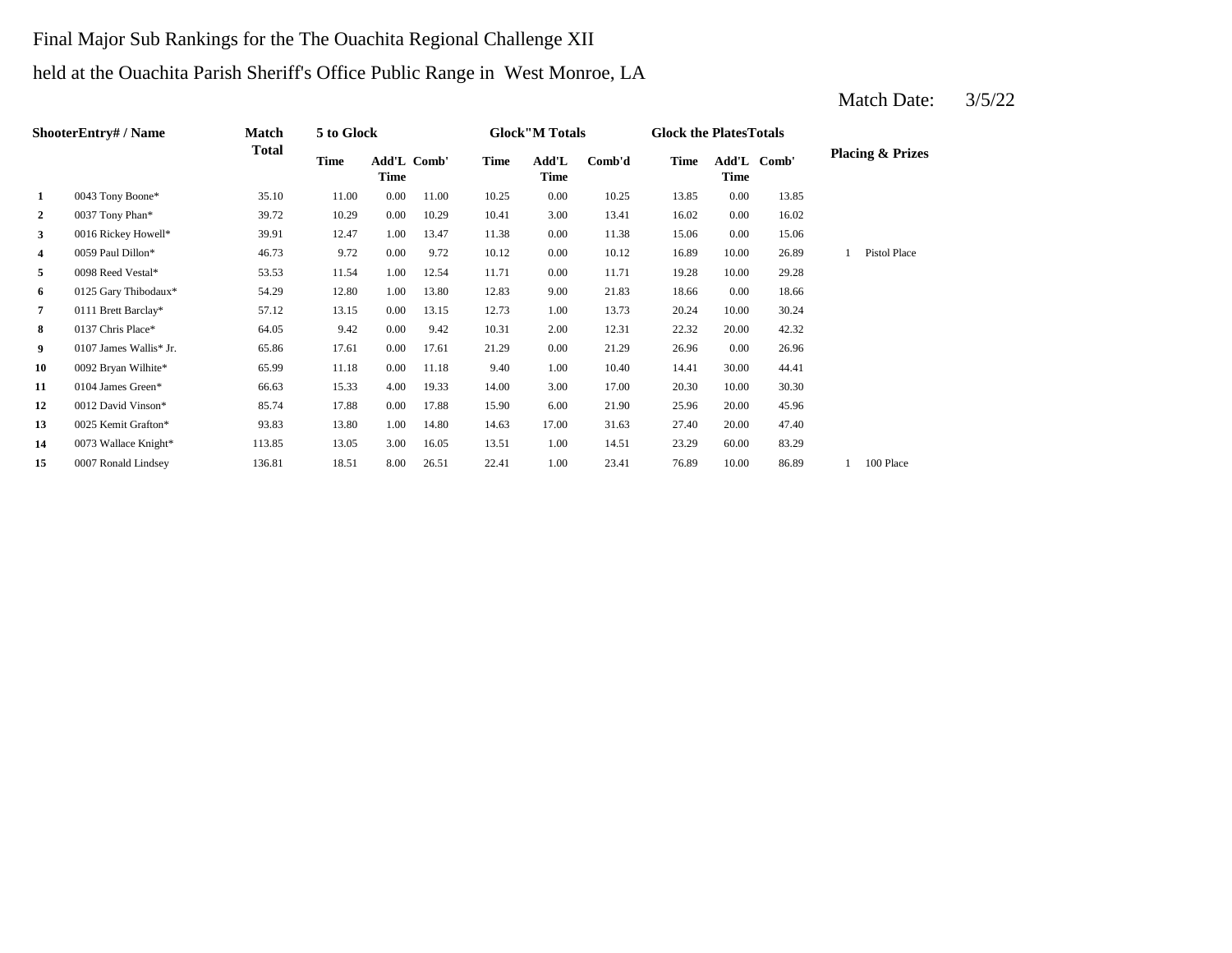# Final Master Stock Rankings for the The Ouachita Regional Challenge XII held at the Ouachita Parish Sheriff's Office Public Range in West Monroe, LA

|                | ShooterEntry# / Name   | Match        | 5 to Glock  |                            |       |             | <b>Glock</b> "M Totals |        | <b>Glock the PlatesTotals</b> |             |             |                |                             |
|----------------|------------------------|--------------|-------------|----------------------------|-------|-------------|------------------------|--------|-------------------------------|-------------|-------------|----------------|-----------------------------|
|                |                        | <b>Total</b> | <b>Time</b> | Add'L Comb'<br><b>Time</b> |       | <b>Time</b> | Add'L<br><b>Time</b>   | Comb'd | <b>Time</b>                   | <b>Time</b> | Add'L Comb' |                | <b>Placing &amp; Prizes</b> |
| 1              | 0045 Tony Boone*       | 40.79        | 15.21       | 0.00                       | 15.21 | 13.28       | 0.00                   | 13.28  | 12.30                         | 0.00        | 12.30       |                | Pistol MatchMeister         |
| $\overline{2}$ | 0155 John McNally*     | 43.94        | 11.82       | 3.00                       | 14.82 | 12.64       | 6.00                   | 18.64  | 10.48                         | 0.00        | 10.48       |                | Pistol Place                |
| $\mathbf{3}$   | 0095 Bryan Wilhite*    | 44.67        | 16.09       | 2.00                       | 18.09 | 13.37       | 1.00                   | 14.37  | 12.21                         | 0.00        | 12.21       | $\overline{2}$ | 75 Place                    |
| 4              | 0057 Aaron Armentrout* | 51.04        | 11.50       | 7.00                       | 18.50 | 10.61       | 6.00                   | 16.61  | 15.93                         | 0.00        | 15.93       |                | <b>Etool Place</b>          |
| 5              | 0088 Wayne Seale*      | 51.39        | 13.72       | 5.00                       | 18.72 | 11.51       | 5.00                   | 16.51  | 16.16                         | 0.00        | 16.16       |                |                             |
| 6              | 0040 Tony Phan*        | 55.83        | 16.37       | 2.00                       | 18.37 | 15.81       | 6.00                   | 21.81  | 15.65                         | 0.00        | 15.65       |                |                             |
| 7              | 0101 Reed Vestal*      | 56.70        | 18.25       | 3.00                       | 21.25 | 16.47       | 4.00                   | 20.47  | 14.98                         | 0.00        | 14.98       |                |                             |
| 8              | 0050 Jess Christensen* | 59.58        | 16.66       | 4.00                       | 20.66 | 14.17       | 9.00                   | 23.17  | 15.75                         | 0.00        | 15.75       |                |                             |
| 9              | 0062 Paul Dillon*      | 60.30        | 14.15       | 11.00                      | 25.15 | 14.59       | 7.00                   | 21.59  | 13.56                         | 0.00        | 13.56       |                |                             |
| 10             | 0019 Rickey Howell*    | 64.50        | 16.10       | 9.00                       | 25.10 | 14.34       | 9.00                   | 23.34  | 16.06                         | $0.00\,$    | 16.06       |                |                             |
| 11             | 0126 Gary Thibodaux*   | 68.31        | 20.68       | 2.00                       | 22.68 | 15.30       | 10.00                  | 25.30  | 20.33                         | $0.00\,$    | 20.33       |                |                             |
| 12             | 0136 James Green*      | 71.09        | 21.83       | 5.00                       | 26.83 | 19.49       | 4.00                   | 23.49  | 20.77                         | 0.00        | 20.77       |                |                             |
| 13             | 0028 Kemit Grafton*    | 72.52        | 20.94       | 7.00                       | 27.94 | 17.90       | 4.00                   | 21.90  | 22.68                         | 0.00        | 22.68       |                |                             |
| 14             | 0131 Trenton Steen     | 107.54       | 20.76       | 15.00                      | 35.76 | 23.07       | 18.00                  | 41.07  | 30.71                         | 0.00        | 30.71       |                |                             |
| 15             | 0119 Tommy Masters     | 117.24       | 38.83       | 3.00                       | 41.83 | 37.97       | 2.00                   | 39.97  | 35.44                         | 0.00        | 35.44       |                |                             |
| 16             | 0033 Bradford Biesel   | 118.27       | 21.83       | 8.00                       | 29.83 | 28.24       | 22.00                  | 50.24  | 38.20                         | 0.00        | 38.20       |                | 50 Random                   |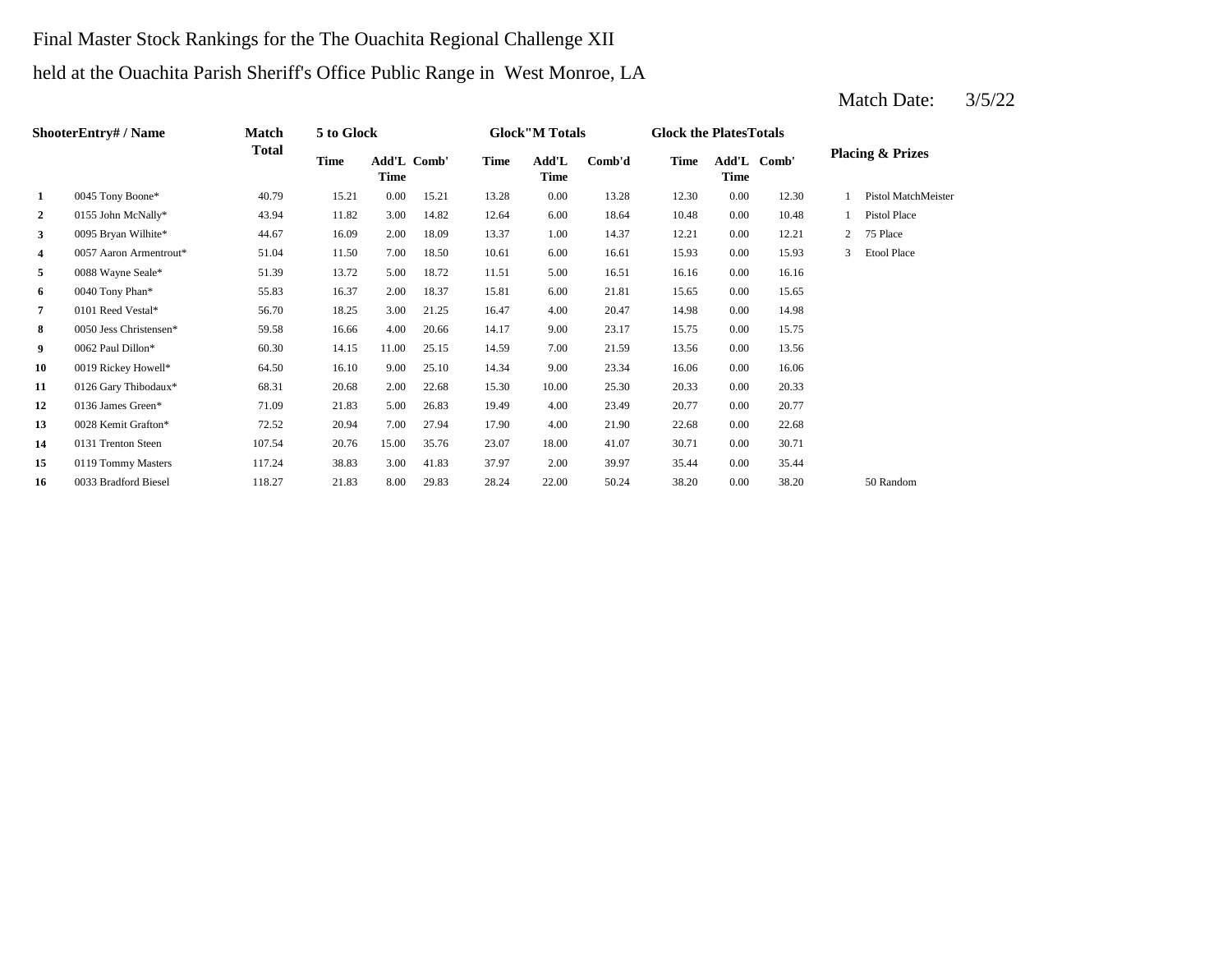# Final SubCompact Rankings for the The Ouachita Regional Challenge XII held at the Ouachita Parish Sheriff's Office Public Range in West Monroe, LA

|              | <b>ShooterEntry#/Name</b> | <b>Match</b> | 5 to Glock  |             |             |             | <b>Glock"M Totals</b> |        | <b>Glock the PlatesTotals</b> |                            |        |   |                             |
|--------------|---------------------------|--------------|-------------|-------------|-------------|-------------|-----------------------|--------|-------------------------------|----------------------------|--------|---|-----------------------------|
|              |                           | <b>Total</b> | <b>Time</b> | <b>Time</b> | Add'L Comb' | <b>Time</b> | Add'L<br><b>Time</b>  | Comb'd | <b>Time</b>                   | Add'L Comb'<br><b>Time</b> |        |   | <b>Placing &amp; Prizes</b> |
| 1            | 0042 Tony Boone*          | 42.00        | 15.09       | 1.00        | 16.09       | 13.79       | 1.00                  | 14.79  | 11.12                         | 0.00                       | 11.12  | 2 | \$100.00 Place              |
| $\mathbf{2}$ | 0091 Bryan Wilhite*       | 45.98        | 16.53       | 1.00        | 17.53       | 12.79       | 3.00                  | 15.79  | 12.66                         | 0.00                       | 12.66  |   | <b>Pistol Place</b>         |
| 3            | 0097 Reed Vestal*         | 49.60        | 18.11       | 2.00        | 20.11       | 15.38       | 2.00                  | 17.38  | 12.11                         | 0.00                       | 12.11  |   | 50 Random                   |
| 4            | 0085 Wayne Seale*         | 51.29        | 14.02       | 9.00        | 23.02       | 12.19       | 3.00                  | 15.19  | 13.08                         | 0.00                       | 13.08  |   |                             |
| 5            | 0048 Jess Christensen*    | 51.95        | 18.53       | 0.00        | 18.53       | 15.47       | 2.00                  | 17.47  | 15.95                         | 0.00                       | 15.95  |   |                             |
| 6            | 0036 Tony Phan*           | 52.16        | 16.26       | 4.00        | 20.26       | 16.03       | 2.00                  | 18.03  | 13.87                         | 0.00                       | 13.87  |   |                             |
| 7            | 0058 Paul Dillon*         | 55.30        | 14.05       | 4.00        | 18.05       | 15.50       | 4.00                  | 19.50  | 17.75                         | 0.00                       | 17.75  |   | 50 Random                   |
| 8            | 0015 Rickey Howell*       | 56.27        | 18.70       | 1.00        | 19.70       | 16.21       | 5.00                  | 21.21  | 15.36                         | 0.00                       | 15.36  |   |                             |
| 9            | 0128 Barbara Thibodaux*   | 65.16        | 22.49       | 1.00        | 23.49       | 19.63       | 3.00                  | 22.63  | 19.04                         | 0.00                       | 19.04  |   |                             |
| 10           | 0072 Wallace Knight*      | 67.24        | 19.92       | 1.00        | 20.92       | 18.75       | 3.00                  | 21.75  | 24.57                         | 0.00                       | 24.57  |   |                             |
| 11           | 0068 David Enmark         | 74.44        | 19.37       | 4.00        | 23.37       | 18.53       | 13.00                 | 31.53  | 19.54                         | 0.00                       | 19.54  |   | 100 Place                   |
| 12           | 0011 David Vinson*        | 75.79        | 22.29       | 3.00        | 25.29       | 19.63       | 5.00                  | 24.63  | 25.87                         | 0.00                       | 25.87  |   |                             |
| 13           | 0024 Kemit Grafton*       | 76.04        | 24.37       | 2.00        | 26.37       | 21.24       | 7.00                  | 28.24  | 21.43                         | 0.00                       | 21.43  |   |                             |
| 14           | 0103 James Green*         | 78.70        | 23.32       | 6.00        | 29.32       | 22.91       | 6.00                  | 28.91  | 20.47                         | 0.00                       | 20.47  |   |                             |
| 15           | 0110 Brett Barclay*       | 80.18        | 20.21       | 16.00       | 36.21       | 17.94       | 1.00                  | 18.94  | 25.03                         | 0.00                       | 25.03  |   |                             |
| 16           | 0146 Danny Coronado       | 95.91        | 15.75       | 14.00       | 29.75       | 16.70       | 5.00                  | 21.70  | 24.46                         | 20.00                      | 44.46  | 2 | <b>Etool Place</b>          |
| 17           | 0120 Bob Bodron           | 98.95        | 21.35       | 7.00        | 28.35       | 19.15       | 24.00                 | 43.15  | 27.45                         | 0.00                       | 27.45  | 3 | Knife Place                 |
| 18           | 0106 James Wallis* Jr.    | 103.57       | 28.66       | 9.00        | 37.66       | 27.92       | 7.00                  | 34.92  | 30.99                         | 0.00                       | 30.99  |   |                             |
| 19           | 0075 Antoine Stewart      | 122.67       | 34.45       | 11.00       | 45.45       | 40.73       | 3.00                  | 43.73  | 33.49                         | 0.00                       | 33.49  |   |                             |
| 20           | 0053 William Fritz        | 130.32       | 25.37       | 9.00        | 34.37       | 25.73       | 11.00                 | 36.73  | 49.22                         | 10.00                      | 59.22  |   |                             |
| 21           | 0118 Tommy Masters        | 130.91       | 46.14       | 7.00        | 53.14       | 37.41       | 2.00                  | 39.41  | 38.36                         | 0.00                       | 38.36  |   |                             |
| 22           | 0009 Robert Kemp          | 150.23       | 28.37       | 14.00       | 42.37       | 38.08       | 33.00                 | 71.08  | 36.78                         | 0.00                       | 36.78  |   |                             |
| 23           | 0006 Ronald Lindsey       | 152.60       | 27.51       | 23.00       | 50.51       | 34.21       | 13.00                 | 47.21  | 54.88                         | 0.00                       | 54.88  |   |                             |
| 24           | 0153 Steven King          | 159.78       | 27.33       | 12.00       | 39.33       | 26.22       | 13.00                 | 39.22  | 51.23                         | 30.00                      | 81.23  |   |                             |
| 25           | 0123 James Bodron         | 293.21       | 36.42       | 49.00       | 85.42       | 48.93       | 32.00                 | 80.93  | 76.86                         | 50.00                      | 126.86 |   |                             |
| 26           | 0035 Kelly Kemp           | 703.88       | 74.32       | 70.00       | 144.32      | 83.15       | 177.00                | 260.15 | 119.41                        | 180.00                     | 299.41 |   |                             |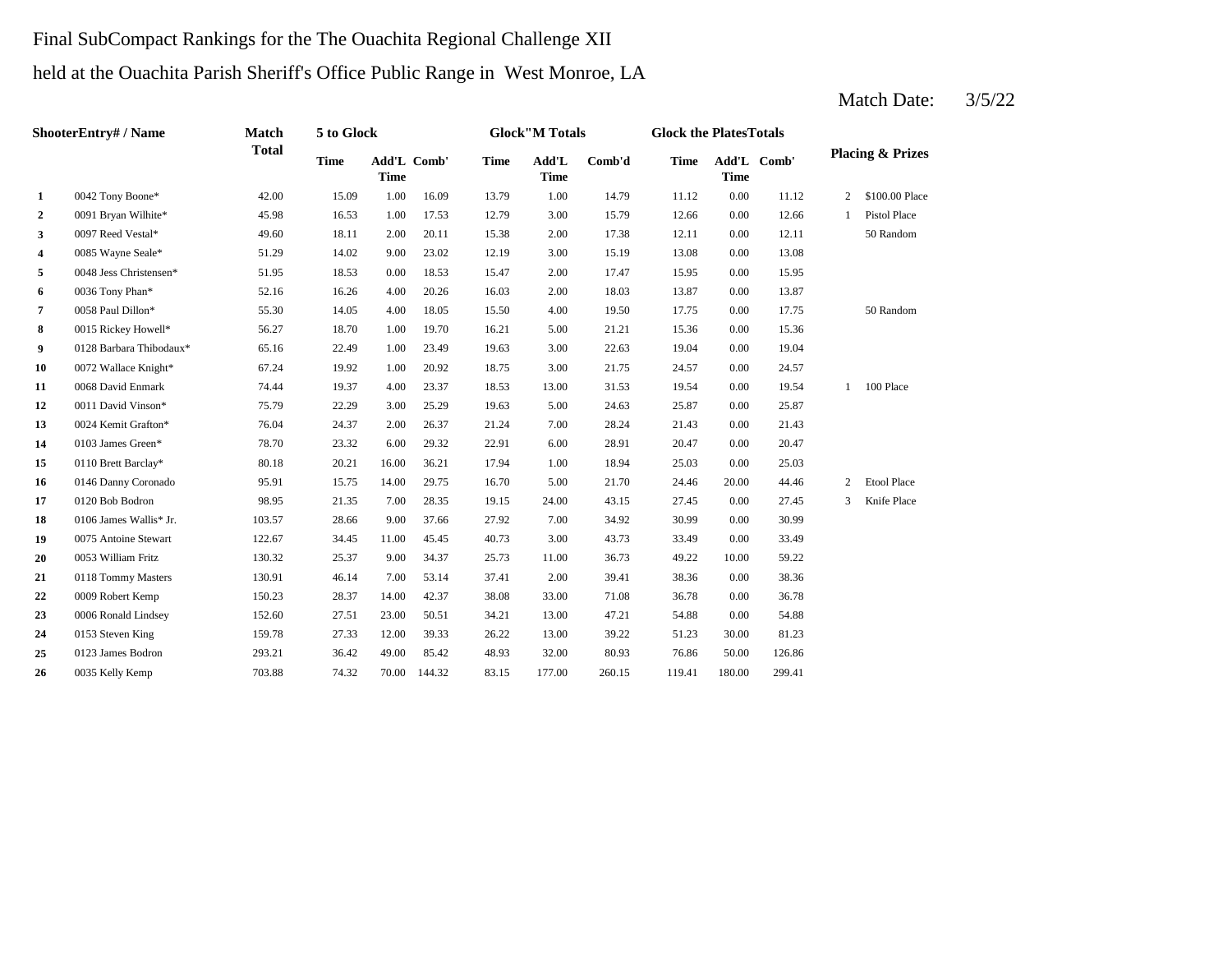# Final Unlimited Rankings for the The Ouachita Regional Challenge XII held at the Ouachita Parish Sheriff's Office Public Range in West Monroe, LA

|                | <b>ShooterEntry#/Name</b> | <b>Match</b> | 5 to Glock  |             |             |             | <b>Glock</b> "M Totals |        | <b>Glock the PlatesTotals</b> |       |             |   |                             |
|----------------|---------------------------|--------------|-------------|-------------|-------------|-------------|------------------------|--------|-------------------------------|-------|-------------|---|-----------------------------|
|                |                           | Total        | <b>Time</b> | <b>Time</b> | Add'L Comb' | <b>Time</b> | Add'L<br><b>Time</b>   | Comb'd | <b>Time</b>                   | Time  | Add'L Comb' |   | <b>Placing &amp; Prizes</b> |
| $\mathbf{1}$   | 0018 Rickey Howell*       | 42.19        | 14.55       | 2.00        | 16.55       | 13.48       | 1.00                   | 14.48  | 11.16                         | 0.00  | 11.16       |   | Pistol Place                |
| $\overline{2}$ | 0094 Bryan Wilhite*       | 47.25        | 15.54       | 1.00        | 16.54       | 14.26       | 5.00                   | 19.26  | 11.45                         | 0.00  | 11.45       |   |                             |
| 3              | 0003 Philip Farr          | 47.44        | 15.01       | 1.00        | 16.01       | 14.90       | 4.00                   | 18.90  | 12.53                         | 0.00  | 12.53       |   | 100 Place                   |
| 4              | 0049 Jess Christensen*    | 49.52        | 16.49       | 1.00        | 17.49       | 15.71       | 2.00                   | 17.71  | 14.32                         | 0.00  | 14.32       |   |                             |
| 5              | 0087 Wayne Seale*         | 50.36        | 13.42       | 5.00        | 18.42       | 11.56       | 4.00                   | 15.56  | 16.38                         | 0.00  | 16.38       |   |                             |
| 6              | 0061 Paul Dillon*         | 50.72        | 12.81       | 7.00        | 19.81       | 13.32       | 4.00                   | 17.32  | 13.59                         | 0.00  | 13.59       |   |                             |
| 7              | 0100 Reed Vestal*         | 51.20        | 17.74       | 0.00        | 17.74       | 16.11       | 2.00                   | 18.11  | 15.35                         | 0.00  | 15.35       |   |                             |
| 8              | 0039 Tony Phan*           | 52.30        | 16.25       | 2.00        | 18.25       | 14.60       | 7.00                   | 21.60  | 12.45                         | 0.00  | 12.45       |   |                             |
| 9              | 0027 Kemit Grafton*       | 54.45        | 18.74       | 0.00        | 18.74       | 15.43       | 5.00                   | 20.43  | 15.28                         | 0.00  | 15.28       |   |                             |
| 10             | 0046 Mason Bullock        | 68.83        | 13.51       | 12.00       | 25.51       | 15.28       | 7.00                   | 22.28  | 21.04                         | 0.00  | 21.04       | 2 | <b>Etool Place</b>          |
| 11             | 0065 Jason Camp           | 77.73        | 22.17       | 5.00        | 27.17       | 27.03       | 5.00                   | 32.03  | 18.53                         | 0.00  | 18.53       | 3 | Knife Place                 |
| 12             | 0056 Aaron Armentrout*    | 79.17        | 13.51       | 8.00        | 21.51       | 14.72       | 24.00                  | 38.72  | 18.94                         | 0.00  | 18.94       |   |                             |
| 13             | 0121 Bob Bodron           | 83.14        | 18.31       | 15.00       | 33.31       | 21.85       | 8.00                   | 29.85  | 19.98                         | 0.00  | 19.98       |   |                             |
| 14             | 0115 Charles Morris       | 85.45        | 18.87       | 5.00        | 23.87       | 17.70       | 19.00                  | 36.70  | 24.88                         | 0.00  | 24.88       |   |                             |
| 15             | 0023 Jerry Moyer Jr       | 91.44        | 27.96       | 3.00        | 30.96       | 30.19       | 4.00                   | 34.19  | 26.29                         | 0.00  | 26.29       |   |                             |
| 16             | 0032 Bradford Biesel      | 98.71        | 25.45       | 2.00        | 27.45       | 26.87       | 8.00                   | 34.87  | 36.39                         | 0.00  | 36.39       |   |                             |
| 17             | 0108 James Wallis* Jr.    | 100.77       | 27.63       | 5.00        | 32.63       | 26.75       | 2.00                   | 28.75  | 29.39                         | 10.00 | 39.39       |   |                             |
| 18             | 0071 Tori Bullock         | 136.95       | 22.34       | 9.00        | 31.34       | 35.37       | 16.00                  | 51.37  | 44.24                         | 10.00 | 54.24       |   |                             |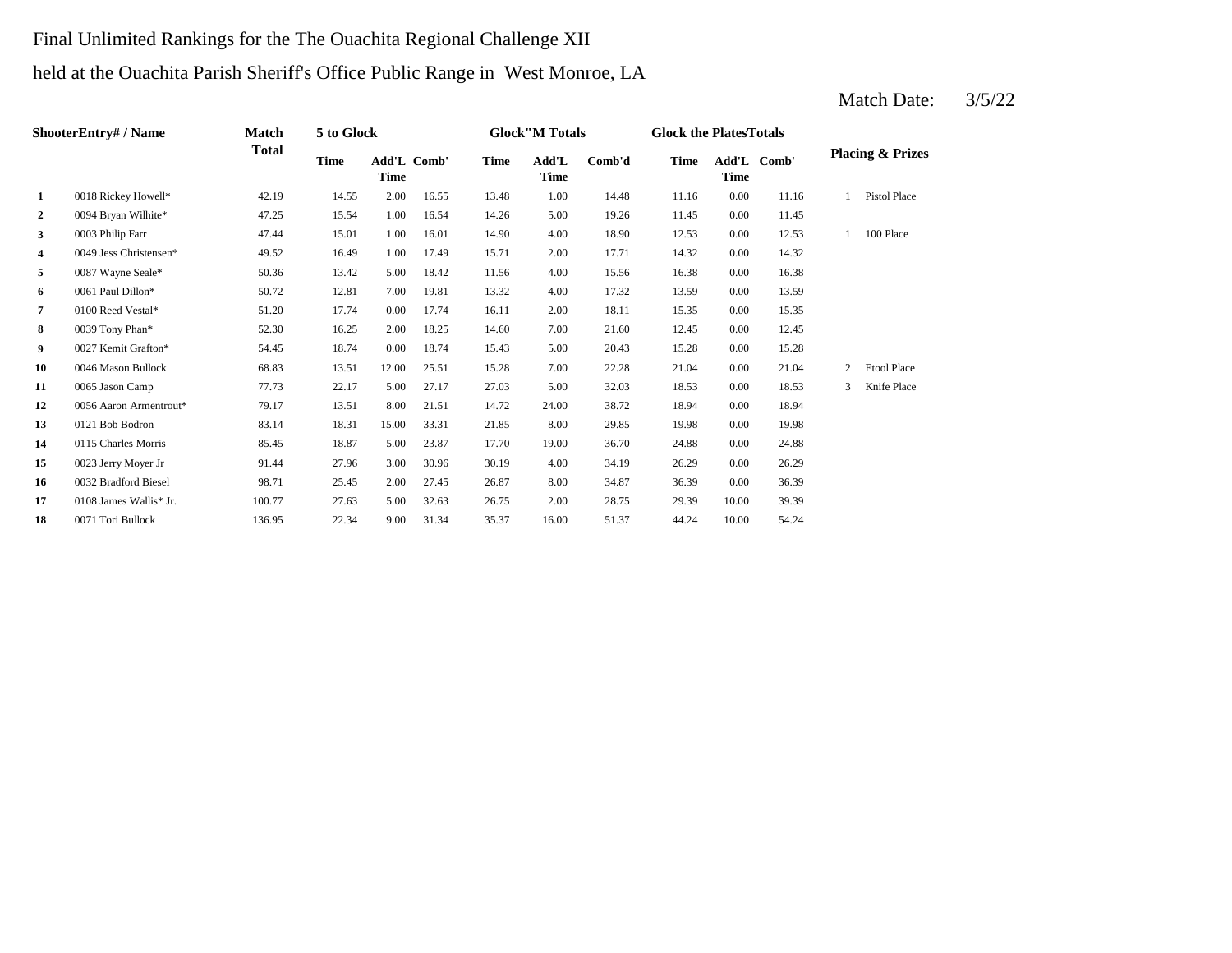### **Final Team Rankings for the The Ouachita Regional Challenge XII**

### **held at the Ouachita Parish Sheriff's Office Public Range in West Monroe, LA**

| <b>Civilian</b><br><b>Standing</b> | Score  | <b>Team Name</b> | <b>Team Members</b>                         |
|------------------------------------|--------|------------------|---------------------------------------------|
|                                    | 287.15 | Team Ft. Worth   | Jerry Moyer Jr, William Fritz, David Vinson |